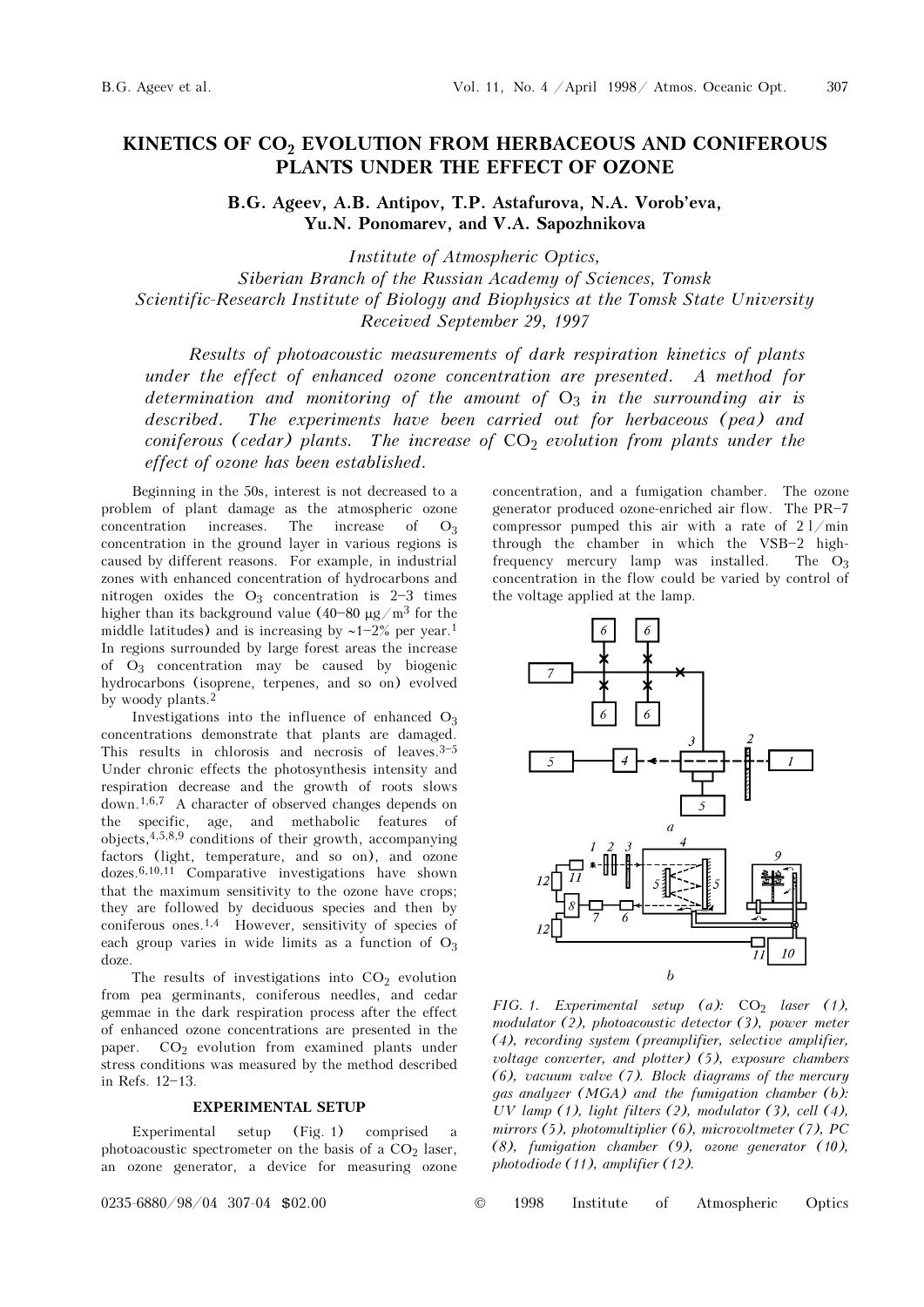To measure the  $O_3$  concentration in air flow, we used a modified analyzer of mercury vapor developed at the Design and Technology Institute "Optika" (Tomsk).14 The modified MGA was capable of measuring the attenuation of the mercury lamp radiation with  $\lambda = 254$  nm by ozone-air mixture that filled the hermetic MGA cell. Overall dimensions of MGA (70×35×10 cm<sup>3</sup>) were not large, but a four-mirror six-pass Chernin<sup>15</sup> optical system built in the gas cell increased the beam propagation path length up to  $L = 270$  cm.

Elimination of illumination and selection of radiation with  $\lambda = 254$  nm for which the O<sub>3</sub> absorption coefficient is well known16 were performed by interference and UFS-5 filters. The radiation was modulated with a frequency of 120 Hz and at the exit from the cell was recorded with a photomultiplier. Data were recorded and processed on a personal computer. To determine the ozone concentration, the amplitudes of signals from the photomultipliers recorded when air was pumped through the cell  $(I_0)$ and when ozone-air mixture was pumped through the cell  $(I)$  were compared. The  $O_3$  concentration in a flow was determined after stabilization of the transmission  $T = I/I_0$  in the cell and was equal to  $C = 8$  mg/m<sup>3</sup>.

Figure 2 shows the variations of the MGA cell transmission as functions of time when the ozone-air mixture (curve 1) and air (curve 2) that removed  $O_3$ were pumped through it. From Fig. 2 it can be seen that the transmission can be measured reliably with the help of the MGA  $5-10$  min after the start of air circulation. Moreover, it was established that after termination of ozone-air mixture circulation, the  $O_3$ decays sufficiently fast and in  $~\sim 8-10$  min the transmission in the cell was doubled.



FIG. 2. MGA cell transmission when the ozone-air mixture produced by the generator  $(1)$  and the air  $(2)$ were pumped through it. Unity is taken to be the transmission of the cell filled with air. Air circulation began after establishing the maximum absorption by the ozone mixture.

To study the effect of  $O_3$  on plants, a closed fumigation chamber (FC) having a volume of 6.5 l was fabricated through which the air enriched by  $O_3$  was pumped. To investigate coniferous needles and cedar gemmae, a rod with small trays attached to it was placed at the center of FC. This attachment can be easily removed and pots with pea germinants occupied its place. The fumigation chamber had teflon pipes for the input and output of the ozone-air mixture. During the experiment, the  $O_3$  concentration was measured at the FC input and output.

### EXPERIMENTAL PROCEDURE AND RESULTS

We investigated 9-day pea germinants grown under laboratory conditions<sup>13</sup> as well as coniferous needles of fast (F) and slowly (S) growing morphotypes of Tomsk (T) and Altay (A) cedar reproduction. After exposure to  $O_3$ , the plants were placed in clear closed exposition chambers with a volume of 0.5 l (for coniferous needles and gemmae) and 1l (for pea) at atmospheric pressure and were held there up to the beginning of measurements (1 or 2 h). The  $CO<sub>2</sub>$  evolution was measured with a photoacoustic spectrometer (PAS) whose cell was filled with the examined gas from the exposure chambers to a pressure of 8 kPa, at which the PAS has the maximum sensitivity. After probe sampling the pressure deficiency in the chamber was compensated by air to the atmospheric pressure  $(P = 101 \text{ kPa})$ .

In the experiment the reference plants were under standard aeration conditions and were placed in the exposure chambers simultaneously with the examined material. In Figs. 3 and  $4a$  and b the measurements are shown of  $CO<sub>2</sub>$  concentration evolved from plants as functions of time  $t$  during which the plants were held in the closed exposure chamber.



FIG. 3. Dynamics of  $CO<sub>2</sub>$  evolution from pea germinants: ozonized (1) and reference plants (2).

Each experimental cycle included the  $CO<sub>2</sub>$ concentration measurements in the atmospheric air, for which it is well known<sup>17</sup>:  $C_{CO_2} = 345$  ppm. Based on this information and considering that the PAD sensitivity is linear in the range of measurable  $CO<sub>2</sub>$ concentrations, we presented the dynamics of  $CO<sub>2</sub>$ evolution in units of ppm (and for comparison of different cycles, in  $ppm/g$ ). Investigations of the pea germinants demonstrated the activation of dark respiration of ozonized plants (Fig. 3), which is likely caused by the increase of energy required for compensation and reparation processes.<sup>1</sup>

It is interesting to note that experimental data on  $CO<sub>2</sub>$  evolution from germinants obtained under conditions of  $O_3$  fumigation during 3 and 6 hours fell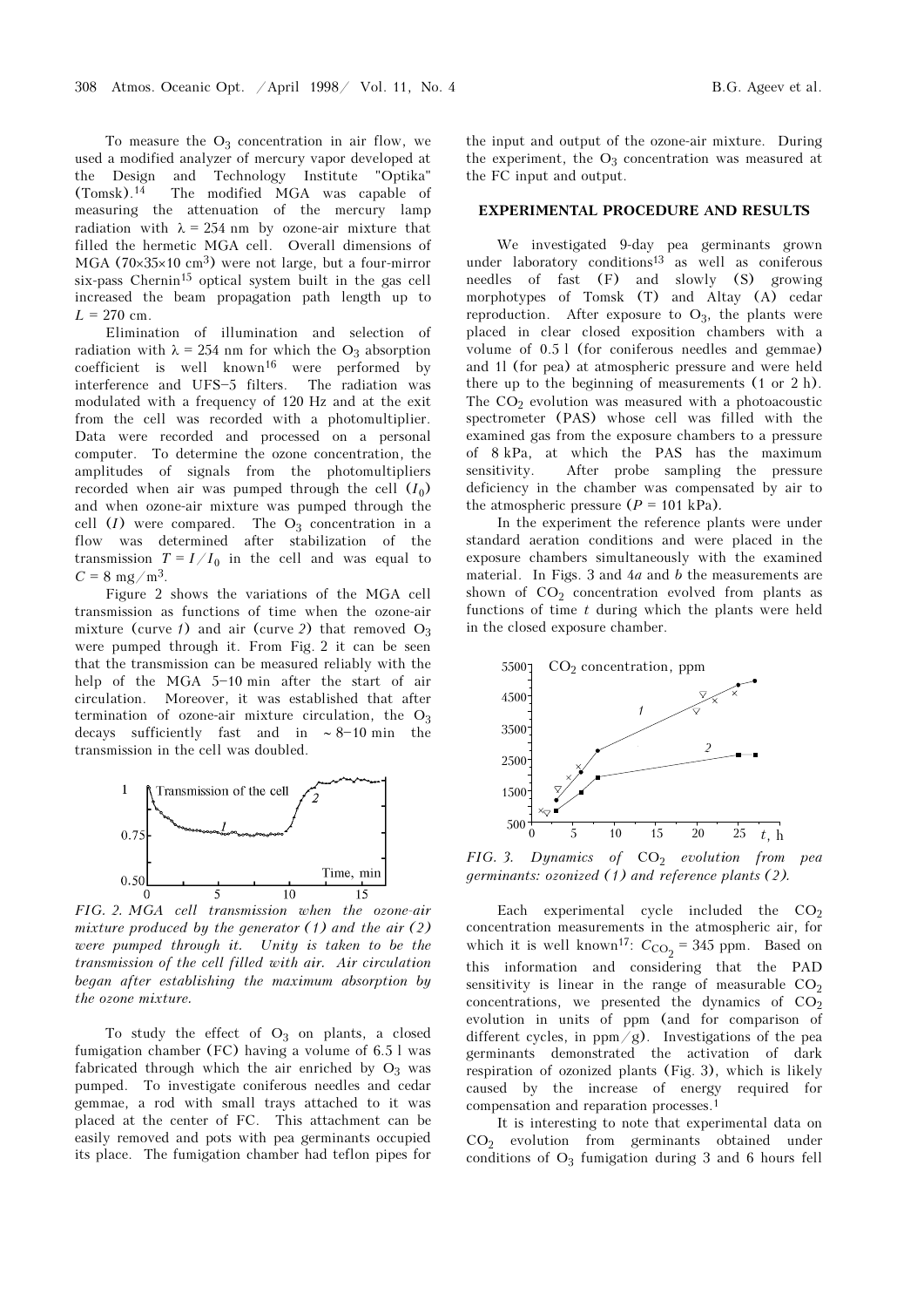well on curve 1, that is, the plants under conditions of  $3-6$  hours stress evolve the same amount of  $CO<sub>2</sub>$  as plants after an hour ozonation (∼ 1.5 times larger than the reference plants). The absence of the difference between the given results is likely connected with the effect of stoma closing manifested even in case of shorttime fumigation by ozone, and the further  $O_3$  incoming in the leaf tissue may be limited<sup>1</sup> in spite of high  $O_3$ concentration in the surrounding medium.



FIG. 4. Measurements of  $CO<sub>2</sub>$  concentration, ppm (normalized to unit mass) for four specimens of cedar coniferous needles (a) and cedar gemmae (b): control  $(\blacksquare)$ ; and experiment  $(\square)$ .

Measurements of cedar coniferous needles also demonstrated that  $CO<sub>2</sub>$  evolution from all morphotypes was intensified as the time of ozone action increased (Fig. 4a), however, relative differences were most pronounced for the fast growing cedar of Tomsk reproduction (TF). The reaction of gemmae on the ozone influence (Fig. 4b) was different. The intensity of their respiration under standard aeration conditions was higher than that of coniferous needles and their resistance to the enhanced  $O_3$  concentrations was lower. Differences between the intensities of  $CO<sub>2</sub>$  evolution from gemmae were also manifested for cedar morphotypes of the Altay and Tomsk reproductions. From Fig. 4 it can be seen that short-time influence of  $O_3$  (1 - 2 h) inhibits the  $CO_2$  evolution from cedar gemmae, which was not observed for the coniferous needles of the same specimens. A comparison between CO2 concentrations for gemmae and coniferous needles for long exposures to the ozone atmosphere  $(16 - 17 h)$ demonstrated that AF and AS morphotypes had identical responses for both coniferous needles and gemmae.

Intraspecific differences for plant organs under conditions of ozone stress were observed by Moldau<sup>1</sup> and Tuomainen et al.5 who noted that degradation processes in growing tissue under the effect of  $O_3$ started earlier and manifested stronger.

Thus, our results demonstrate that the intensity of the respiratory exchange is the sensitive indicator of the effect of the enhanced ozone concentrations. Entering the plant tissue,  $O_3$  reacts with the water phase producing active oxygen forms: free radicals, hydroxyl ions, and hydrogen peroxide, which affects directly or indirectly the functional activity of a cell. Enrichment of tissue by oxygen produced in the process of  $O_3$  decomposition changes the carbon balance. That decomposition changes the carbon balance. primarily affects the aerobic phase of respiration. To elucidate mechanisms of ozone influence on the plants, further investigations are necessary not only under laboratory, but also under field conditions. Accumulated database can be used for modeling of atmospheric-biospheric interactions.

### ACKNOWLEDGMENT

The authors would like to acknowledge V.I. Koval'chuk-Koval' and Yu.A. Golovatskii for their active help in the work.

## REFERENCES

1. N. Moldau, Plant Physiology  $40$ , No. 4, 532-538 (1993).

- 2. B.D. Belan, L.A. Kolesnikov, O.Yu. Luk'yanov, et al., Atmos. Oceanic Opt. 5, No. 6, 400-403 (1992).
- 3. D. Erust, A. Bodemann, and E. Shmelzer, J. Plant. Phys. 148, Nos.  $1/2$ , 215-221 (1996).
- 4. H.S. Gunthardt-Goerg, J. Plant. Phys. 148, Nos.  $1/2$ , 207-214 (1996).
- 5. J. Tuomainen, R. Pellinen, S. Ray, et al., J. Plant Phys. 148, Nos. 1/2, 179-188 (1996).
- 6. D. Gerant, M. Podor, P. Griev, et al., J. Plant. Phys. 148, Nos.  $1/2$ , 142-147 (1996).
- 7. H.V. Rao, B.A. Hale, and D.P. Ormrod, J. Plant. Phys. 109, 421-432 (1995).
- 8. H. Kraft, Y.-J. Weigel, G.-J. Hejer, et al., J. Plant. Phys. 148, Nos. 1/2, 148-154 (1996).
- 9. G. Wieser and W.M. Havranek, J. Plant. Phys. 148, No.  $1/2$ , 189-194 (1996).
- 10. D. Siefermann-Harms, J. Plant. Phys. 148, Nos.  $1/2$ , 195-202 (1996).
- 11. H. Thalmair, G. Bauw, S. Thiel, et al., J. Plant. Phys. 148, Nos.  $1/2$ , 222-228 (1996).
- 12. B.G. Ageev, T.P. Astafurova, Yu.N. Ponomarev, et al., Atmos. Oceanic Opt. 7, No. 7, 528-530 (1994).